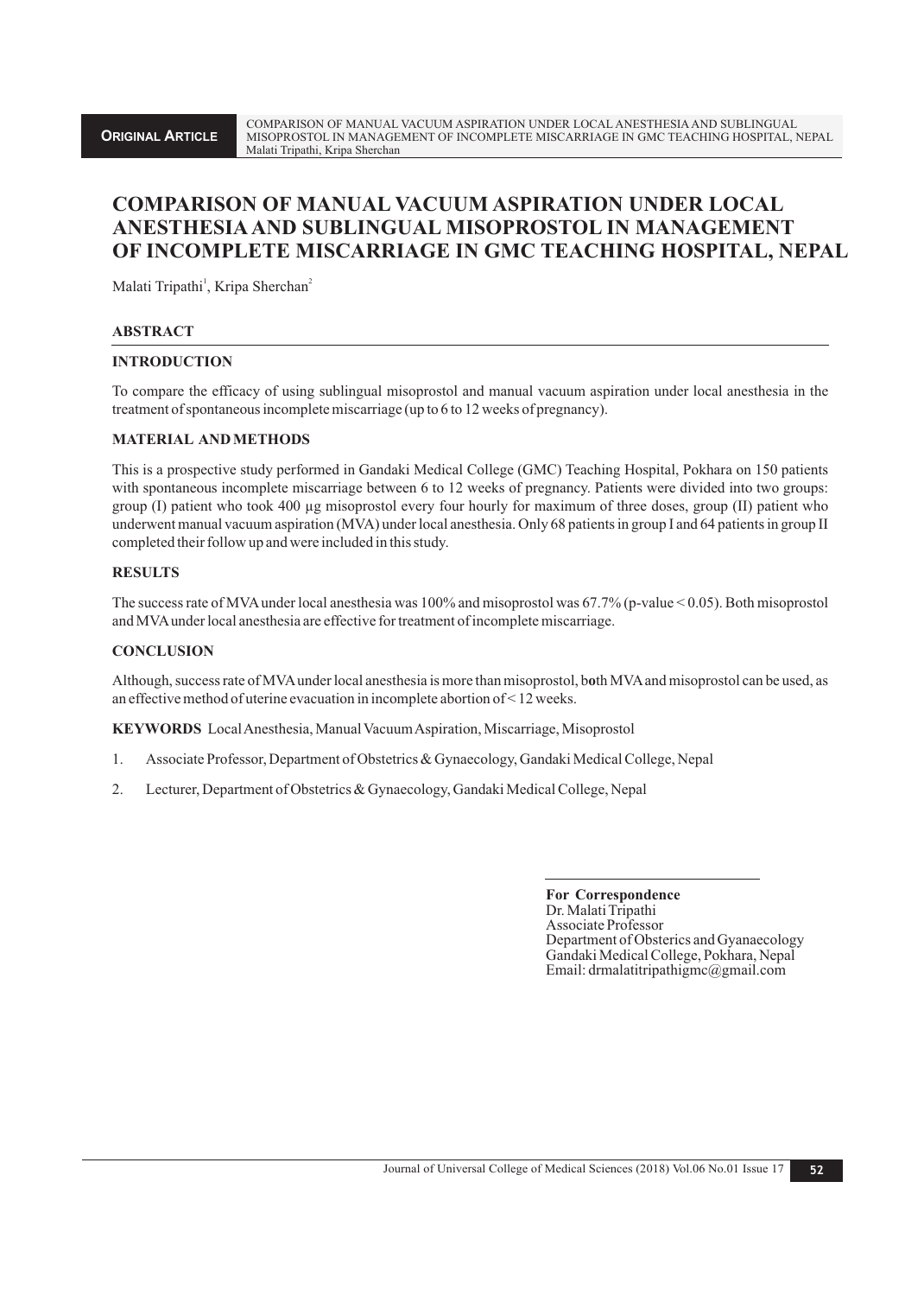COMPARISON OF MANUAL VACUUM ASPIRATION UNDER LOCAL ANESTHESIAAND SUBLINGUAL MISOPROSTOL IN MANAGEMENT OF INCOMPLETE MISCARRIAGE IN GMC TEACHING HOSPITAL, NEPAL Malati Tripathi, Kripa Sherchan

### **INTRODUCTION**

Early pregnancy loss or miscarriage is a common gynaecological problem faced by women of reproductive age groups.<sup>1</sup> When some part of product of conception is not expelled and a part of it is left inside the uterine cavity, it is called incomplete miscarriage. Approximately, 11-15% of pregnancies end in spontaneously first trimester  $\overline{\text{miscarriage}}$ . According to the World Health Organization (WHO), 87,000 maternal deaths due to incomplete abortion are recorded yearly in developing countries.<sup>2,3</sup> Incomplete abortion in first trimester could be managed through medical and surgical interventions. Medical intervention that is used is misoprostol. Misoprostol is cheap, stable at room temperature, long half-life and easily administered via sublingual, oral, per vaginal or per rectal route. Medical management of incomplete miscarriage using misoprostol is particularly helpful in places with limited human resources and is effective with few side effects. It is also safe and acceptable among women who are not willing for invasive procedures. Surgical management has been the standard care worldwide for many years in the past. Manual vacuum aspiration is a most common surgical method to complete evacuation and to prevent infection and hemorrhage. Therefore, the aim of this study was to compare effectiveness of sublingual misoprostol versus manual vacuum aspiration under local anesthesia in the treatment of spontaneous incomplete miscarriage.

#### **MATERIAL AND METHODS**

This is a prospective study conducted in department of Obstetrics and Gynaecology in GMC, Pokhara, Nepal over 2 years from  $15<sup>th</sup>$  Feb 2015 to  $14<sup>th</sup>$  Feb 2017. The present study was cleared by the ethical committee of GMC. This study included 150 women between 6 to 12 weeks of pregnancy with spontaneous incomplete miscarriage, confirmed by ultrasound.

Patients who were hemodynamically unstable, diabetic, had cardiac disease, Rh negative, septic abortion, fever, bronchial asthma or known hypersensitivity to misoprostol were excluded from the study. All patients signed a written informed consent before recruitment into the study. The eligible patients were divided into two groups according to patient choice. Group (I) received misoprostol tablet 400 µg sublingually every four hourly for a maximum of three doses Group (II) underwent vaginal manual vacuum aspiration under local anesthesia. All patients were followed up for the first 24 hours for abdominal pain, presence of excessive vaginal bleeding, vital signs and any other complications. All patients were advised that they could return to hospital at any time if complication arises orif advice was required. The data was entered manually on Microsoft Excel (2000; Microsoft Corporation, Redmond, WA, USA), checked for possible data entry errors. The statistical significant difference among groups was determined by the Chi square test.



**Fig 1. A flowchart of study procedure including patient enrollment, allocation, follow up and analysis**

#### **RESULTS**

Table 1 shows characteristics of the study population at enrollment of two groups with statistically non significant difference (p>0.05). Table 2 shows clinical outcome of study groups. Success rate of MVA group was 100% and for misoprostol group, it was 67.7% with statistically significant difference (p<0.05). Incidence of excessive bleeding in MVA group was 3.13% while in misoprostol group was 14.7% (pvalue=0.021). In pain and bleeding, there were statistically significant differences in both groups (p<0.05). Most common side effect observed was retained products of conception (POC) (n=22, 43.13%) followed by bleeding (n=10, 19.61%), diarrhoea (n=9, 17.64%), fever (n=4, 7.84%), vomiting (n=3, 5.88%) and shivering  $(n=2, 3.92\%)$  and infection  $(n=1, 5.88\%)$ 1.96%) (figure 2)

| Variables                                   | Misoprostol group<br>$(n=68)$ |               | MVA group<br>$(n=64)$ |               | Chi square<br>(P-value) |
|---------------------------------------------|-------------------------------|---------------|-----------------------|---------------|-------------------------|
|                                             | No.                           | $\frac{0}{0}$ | No.                   | $\frac{0}{0}$ |                         |
| Primiparous                                 | 14                            | 20.6          | 16                    | 25            | 0.546                   |
| Multiparous                                 | 54                            | 79.4          | 48                    | 75            | 0.546                   |
| First time abortion                         | 14                            | 20.6          | 16                    | 25            | 0.546                   |
| Abortion after<br>previous C/S.             | 10                            | 14.7          | 8                     | 12.5          | 0.712                   |
| History of previous<br>one or more abortion | 14                            | 20.6          | 12                    | 18.6          | 0.791                   |
| Abortion after normal<br>delivery.          | 30                            | 44.1          | 28                    | 43.8          | 0.966                   |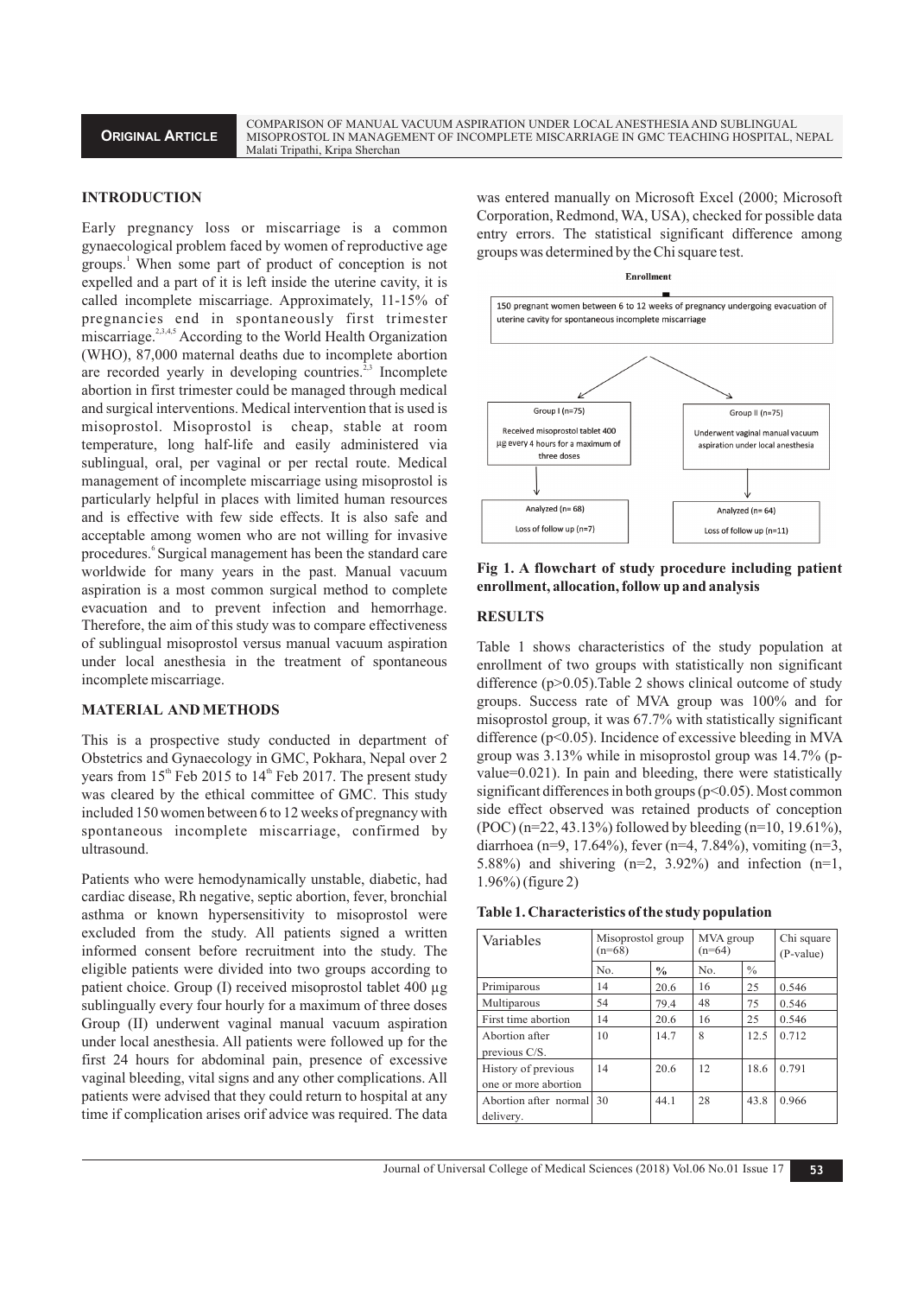**ORIGINAL ARTICLE**

COMPARISON OF MANUAL VACUUM ASPIRATION UNDER LOCAL ANESTHESIAAND SUBLINGUAL MISOPROSTOL IN MANAGEMENT OF INCOMPLETE MISCARRIAGE IN GMC TEACHING HOSPITAL, NEPAL Malati Tripathi, Kripa Sherchan

|  |  | Table 2. Clinical outcome of the study groups |  |  |  |  |
|--|--|-----------------------------------------------|--|--|--|--|
|--|--|-----------------------------------------------|--|--|--|--|

| <b>Clinical Outcomes</b>                                | Misoprostol group<br>Total no. 68 |               | anesthesia. Total no. 64 | MVA group under local   Chi square<br>$(p-value)$ |       |
|---------------------------------------------------------|-----------------------------------|---------------|--------------------------|---------------------------------------------------|-------|
|                                                         | No.                               | $\frac{0}{0}$ | No.                      | $\frac{0}{0}$                                     |       |
| Success of the<br>treatment method                      | 46                                | 67.7          | 64                       | 100%                                              | 0.001 |
| Incidence of excessive<br>bleeding during<br>procedure. | 10                                | 14.7          |                          | 3.13                                              | 0.021 |

# **Figure 2. Frequency (%) side effects of misoprostol in 68 patients undermedical treatment**



# **DISCUSSION**

The current study compared the efficacy of sublingual misoprostol 400 µg every 4 hourly for a maximum of three doses versus manual vacuum aspiration under local anesthesia of spontaneous first trimester incomplete miscarriage. Regarding the success rate, this study showed 400µg sublingual misoprostol was effective in 67.7% of spontaneous incomplete miscarriage whereas MVA under local anesthesia was successful in 100% of cases and there were statistically significant difference in success rate of both the procedures. Although, success rate of misoprostol in incomplete miscarriage have been reported from 87-97%.<sup>7</sup> Our results are almost similar with previous studies where MVAwas found to be effective for women with incomplete miscarriage of uterine size of less than 12 weeks. $3,4,5$ 

About safety, present study demonstrates that women in misoprostol arm experienced more side effects than women in MVA group which was similar with other studies.<sup>3,4</sup> Misoprostol have several side effects like heavy bleeding, infection, shivering, vomiting and fever. For surgical option, WHO has listed MVA as a safe, effective method for management of miscarriage. Present study has shown that in misoprostol group, there was excessive bleeding during the procedure and was observed statistically significant difference as compared to MVA counterpart (p-value  $=0.021$ ). This study was similar to Davis et al, where bleeding was found to be less in MVA group<sup>8</sup> but was in contrast to Shwekerela et al,<sup>9</sup> who reported pain and bleeding as statistically significant difference in side effect in MVA group than in misoprostol group.

This study reported that retained POC, vaginal bleeding and diarrhea are common side effects of misoprostol. Fever is less common and an antipyretic can be used for its relief.<sup>10</sup> Nausea, vomiting and chills may occur but resolves 2 to 6 hours after taking misoprostol. An anti-emetic can be used if needed.<sup>10</sup> All side effects were mild and managed easily. In our study, there was some loss of follow-up in both groups. According to some previous study, high rate of loss of follow-up are common with incomplete abortion treatment, particularly where cost and distance to care are substantial factors, as well as in settings where abortion is illegal.<sup>11,12</sup> Telephone follow-up could also be established to reduce the need for in-person assessment.<sup>13</sup>

In present study, MVA is more effective and safer than misoprostol for treatment of incomplete miscarriage of uterine size of less than 12 weeks.

# **CONCLUSION**

This study showed that MVA under local anesthesia is effective than sublingual misoprostol in the treatment of spontaneous incomplete miscarriage. However misoprostol is effective and safe alternative to the MVA under local anesthesia especially when surgical management is not available or risky or patient refused to undergo surgical management.

# **REFERENCES**

- 1. Tasnim N, Mahmud G, Fatima S, Sultana M. Manualvacuum aspiration: a safe and cost effective substituteof Electric vacuum aspiration for the surgicalmanagement of early pregnancy loss. J Pak Med Assoc. 2011: 61;149-53.
- 2. Steer C, Campbell S, Davies M, Mason B, Collins WP. Spontaneous abortion rates after natural and assisted conception. BMJ 1989;299:13178.
- 3. Blum J, Winikoff B, Gemzell-Danielsson K. Treatment of incomplete abortion and miscarriage with misoprostol. Int J of Gynae and Obstet 2007; 799, S186S189
- 4. Talemoh D, Akinsewa A, Paschal A et al. Introducing misoprostol for the treatment of incomplete abortion in Nigeria. Afr J Reprod Health 2011; 15(4): 42-50.